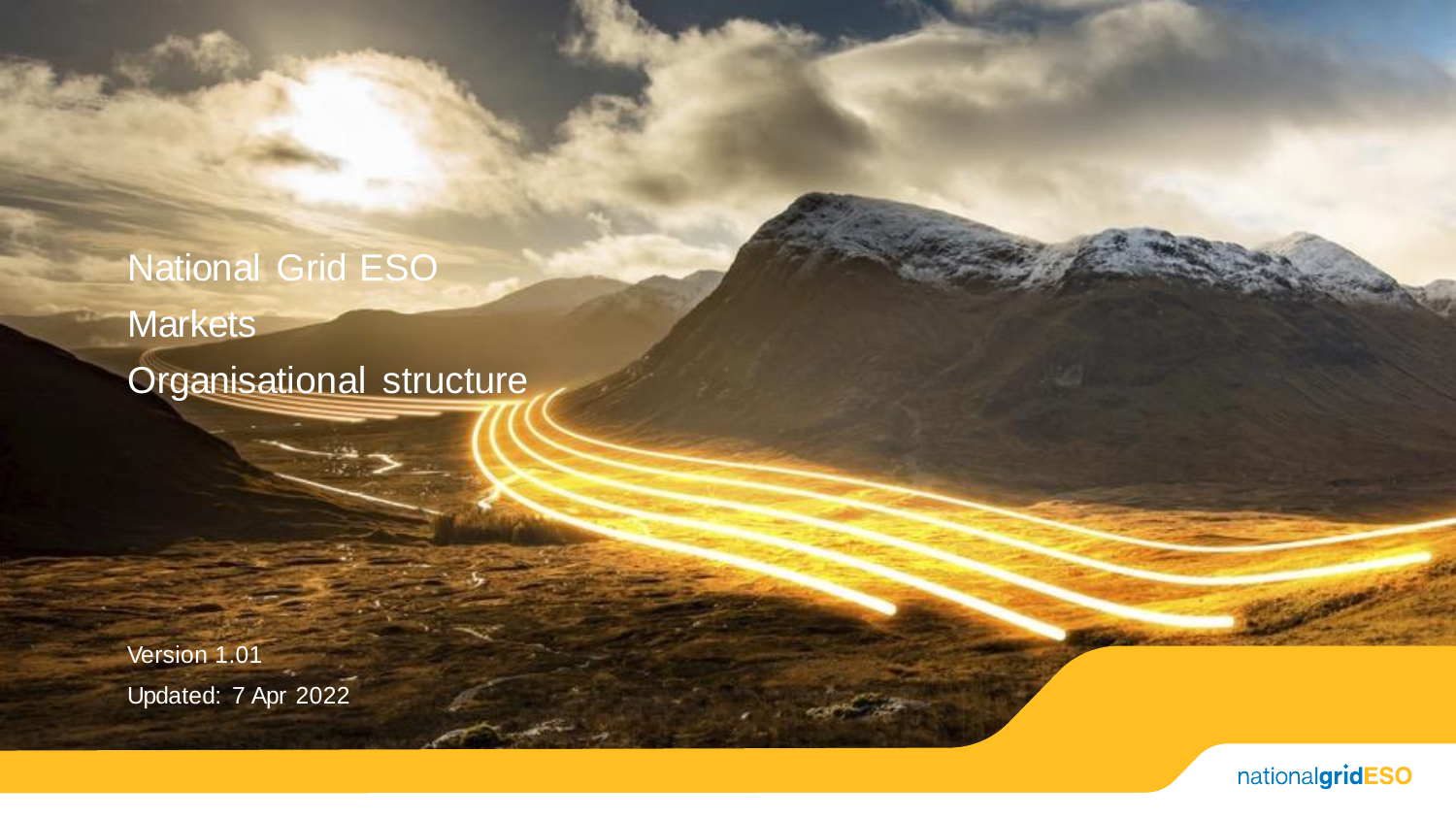### Markets leadership team

National Grid ESO balances Great Britain's electricity system using a mix of power generation to ensure that, whatever the mix, electricity is always there when it's needed.

Our mission is to enable the transformation to a sustainable energy system and ensure the delivery of reliable affordable energy for all consumers.

Markets delivers critical business activities to enable market participants to participate in real-time markets meeting the needs of our customers both today and in the future to deliver consumer value as the GB electricity system decarbonizes.

Markets works strategically to anticipate and influence future change. We develop new products, systems and industry codes to ensure the ESO can operate the system securely, maintaining security of supply to deliver the best outcome for both consumers and ESO incentive performance.

Markets have a mandate from Government to deliver EMR obligations through the role of EMR Delivery Body. This includes both the Capacity Market and Contracts for Difference for which we are trusted to provide expertise to support Government decision-making.

There are over 200 ESO colleagues who work in Markets and we understand that it can be difficult for some of our customers to identify the right people to contact, which can be frustrating. In recognition of this, we have produced a presentation that sets out the organisational structure of the Markets team, with contact details for all senior managers and managers. We hope that this is helpful.



**Kayte O'Neill Head of Markets**

[kayte.oneill@nationalgrideso.com](mailto:kayte.oneill@nationalgrideso.com) +44 (0) 7769 643 146



**David Wildash Market Services Senior Manager**

[David.Wildash@nationalgrideso.com](mailto:David.Wildash@nationalgrideso.com) +44 (0) 7771 974 218



**Cian McLeavey-Reville Markets Development Senior Manager**

[Cian.mcleavey-reville@nationalgrideso.com](mailto:Cian.mcleavey-reville@nationalgrideso.com) +44 (0) 7779 980 254



**Kyle Martin Market Change Delivery Senior Manager**

[kyle.martin1@nationalgrideso.com](mailto:kyle.martin1@nationalgrideso.com) +44 (0) 7966 806 750



**Jon Wisdom Code Change Delivery Senior Manager**

[Jon.Wisdom@nationalgrideso.com](mailto:Jon.Wisdom@nationalgrideso.com) +44 (0) 7929 375 010



**Amy Weltevreden Market Requirements Senior Manager**

[amy.weltevreden@nationalgrideso.com](mailto:amy.weltevreden@nationalgrideso.com) +44 (0) 7973 606 061



**Andy Ford EMR Delivery Body Senior Manager**

[Andrew.j.ford@nationalgrideso.com](mailto:Andrew.j.ford@nationalgrideso.com) +44 (0) 7794 366 223



**Andy Dobbie EMR Modelling Senior Manager**

[Andrew.Dobbie2@nationalgrideso.com](mailto:Andrew.Dobbie2@nationalgrideso.com) +44 (0) 7966 551 760

nationalgridESO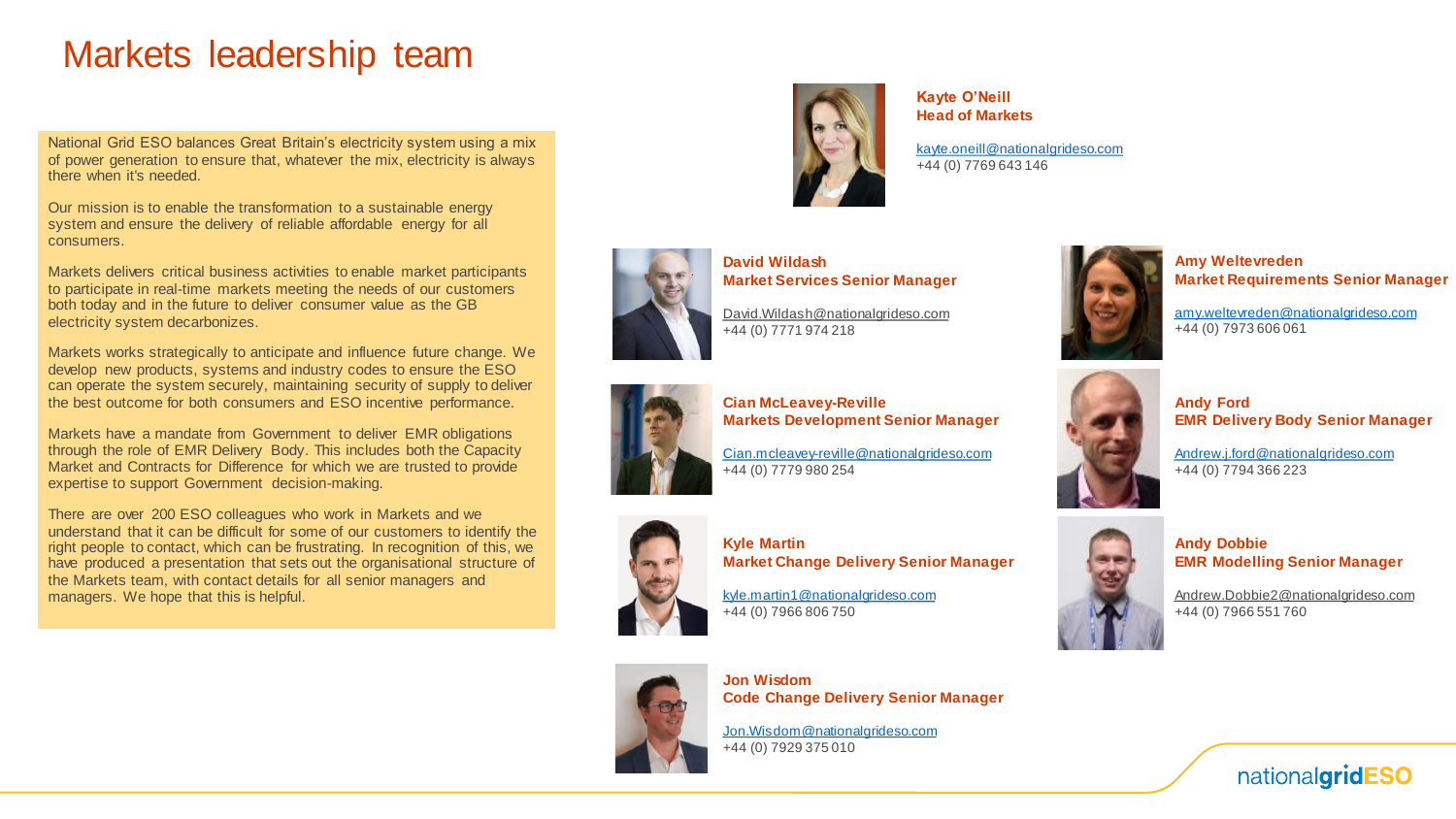### Market Services

The Market Services team leads on the provision of functions that support the wider electricity industry. This includes the procurement of balancing services for utilisation within the control room and the financial settlement for these services.

Our team provides the Code secretariate function administering the Connection and Use of System Code (CUSC), Grid Code, System Operator Transmission Owner Code (STC) and Security and Quality of Supply Standard (SQSS), as well as running our Charging Futures Forum.

We also undertake tariff setting activities and recovers network charges (Transmission Network Use of System (TNUoS), Balancing Services Use of System (BSUoS), Assistance for areas with high electricity distribution costs (AAHEDC) and Connections Charges) on behalf of the industry.

The best way to contact us is through our team email addresses provided below, which are monitored regularly. Alternatively, we have also provided contact details for some members of the team.

Ancillary Services queries: [settlement.queries@nationalgrideso.com](mailto:settlement.queries@nationalgrideso.com)

BSUoS queries: [BSUoS.queries@nationalgrideso.com](mailto:BSUoS.queries@nationalgrideso.com)

Charging Futures: [ChargingFutures@nationalgrideso.com](mailto:ChargingFutures@nationalgrideso.com)

Connection charging queries: [transmissionconnectioncharging@nationalgrideso.com](mailto:transmissionconnectioncharging@nationalgrideso.com)

CUSC queries: [cusc.team@nationalgrideso.com](mailto:cusc.team@nationalgrideso.com)

Grid Code queries: [Grid.Code@nationalgrideso.com](mailto:Grid.Code@nationalgrideso.com)

SQSS queries: [box.SQSS@nationalgrideso.com](mailto:box.SQSS@nationalgrideso.com)

STC queries: [STCTeam@nationalgrideso.com](mailto:STCTeam@nationalgrideso.com)

TNUoS and AAHEDC queries: [TNUoS.queries@nationalgrideso.com](mailto:TNUoS.queries@nationalgrideso.com)

Trades queries: [commodities@nationalgrideso.com](mailto:commodities@nationalgrideso.com)

General queries: [Commercial.Operation@nationalgrideso.com](mailto:Commercial.Operation@nationalgrideso.com)



#### **David Wildash Market Services Senior Manager**

Leads the Market Services team

[David.Wildash@nationalgrideso.com](mailto:David.Wildash@nationalgrideso.com) +44 (0) 7771 974 218

**Nina Bhogal Systems Manager**

Leads on the system replacement projects for Market Services

[Nina.Bhogal@nationalgrideso.com](mailto:nina.bhogal@nationalgrideso.com) +44 (0) 7977 583 097



### **Rob Marshall Contracts Manager**

Responsible for procuring balancing services in an economic, efficient and transparent manner, and for the provision of account management to our service providers

[Rob.Marshall@nationalgrideso.com](mailto:Rob.Marshall@nationalgrideso.com) +44 (0) 7824 518 958

![](_page_2_Picture_27.jpeg)

#### **Nick George Revenue Manager**

Responsible for collection of all the electricity transmission network charges in the UK incl. TNUoS, BSUoS, AAHEDC and Connections charges.

[Nick.george@nationalgrideso.com](mailto:Nick.george@nationalgrideso.com) +44 (0) 7973 915 455

![](_page_2_Picture_31.jpeg)

**Nick Everitt Revenue Manager**

Responsible for collection of all the electricity transmission network charges in the UK incl. TNUoS, BSUoS, AAHEDC and Connections charges.

[Nick.Everitt@nationalgrideso.com](mailto:Nick.Everitt@nationalgrideso.com) +44 (0) 7866 982 328

![](_page_2_Picture_35.jpeg)

### **Kirsten Shilling Industry Code Governance Manager**

Responsible for the ESO Code Administrator, that administers the CUSC, Grid Code, SQSS and STC

[Kirsten.Shilling@nationalgrideso.com](mailto:Kirsten.Shilling@nationalgrideso.com) +44 (0) 7866 197 576

![](_page_2_Picture_39.jpeg)

Responsible for the monthly settlement of Ancillary Services that the ESO procures and for settling the trades that the ESO undertakes.

[Sotiria.Kordi@nationalgrideso.com](mailto:Sotiria.Kordi@nationalgrideso.com) +44 (0) 7970 766 612

![](_page_2_Picture_42.jpeg)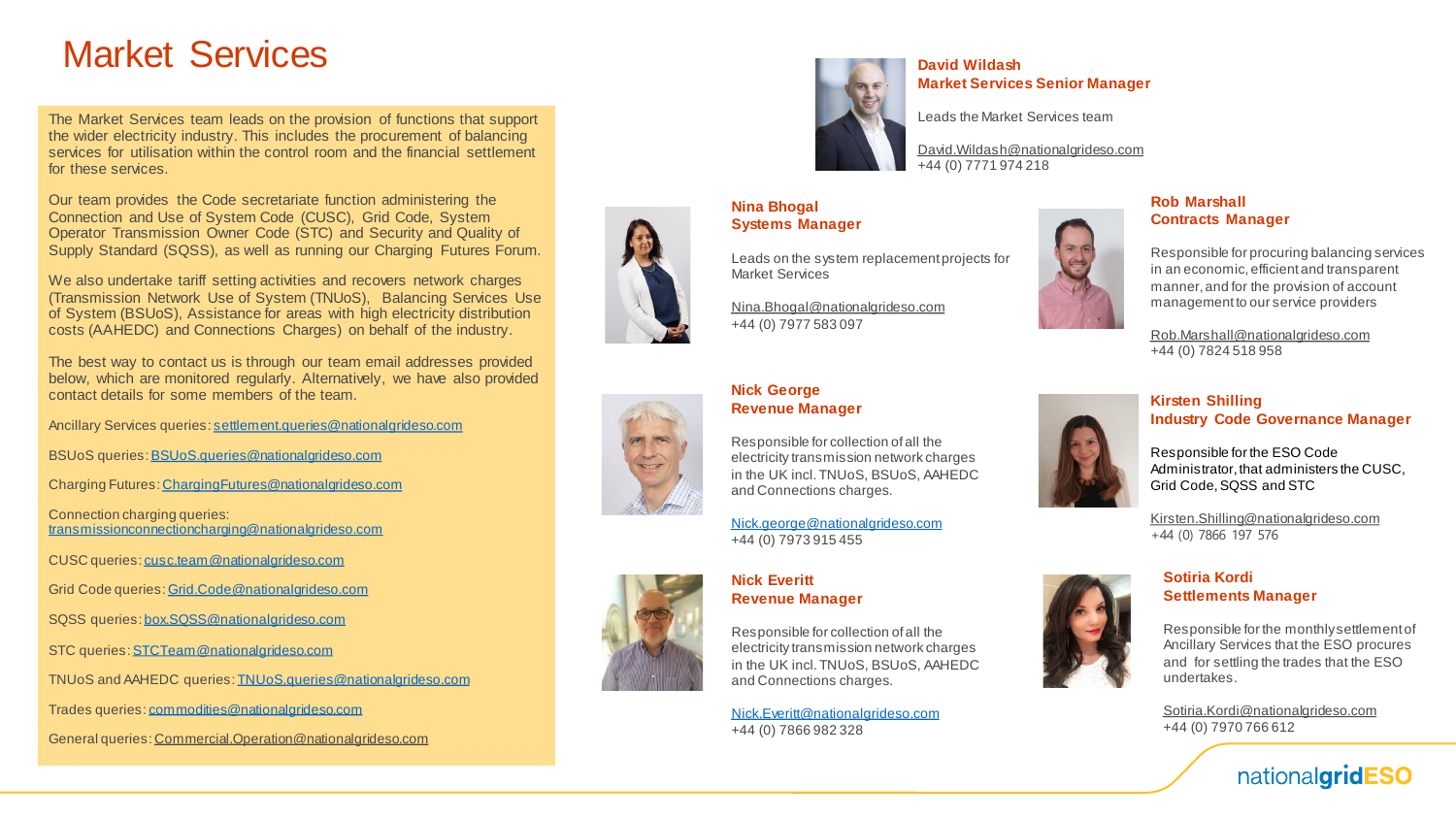### Markets Development

The Markets Development team is responsible for analysing the ongoing suitability of current Great Britain, ESO and cross-border electricity markets in the context of operating a net-zero system.

We are also responsible for producing the Markets Roadmap that sets out our market design objectives, principles and transformational process to reform balancing service markets.

We work closely with our stakeholders to understand how best to develop those markets and frameworks as the energy landscape evolves.

![](_page_3_Picture_4.jpeg)

**Cian McLeavey-Reville Markets Development Senior Manager**

Leads the Markets Development team

[Cian.mcleavey-reville@nationalgrideso.com](mailto:Cian.mcleavey-reville@nationalgrideso.com) +44 (0) 7779 980 254

![](_page_3_Picture_8.jpeg)

#### **Amir Alikhanzadeh Electricity Market Development Manager**

Responsible for developing future ESO electricity markets roadmap [between status markets and wider strategic visio](https://www.nationalgrideso.com/research-publications/markets-forum-roadmap-2025)ns in line with ESO's market development principles.

[AmirHessam.Alikhanzadeh@nationalgrideso.com](mailto:AmirHessam.Alikhanzadeh@nationalgrideso.com) +44 (0) 7929 736 228

![](_page_3_Picture_12.jpeg)

### **Shona Watt Market Strategy Manager**

Responsible for developing ESO recommendations on holistic long-term (2030-2050) market design to facilitate net-zero, initially via the [Net Zero Market Reform](https://www.nationalgrideso.com/future-energy/projects/net-zero-market-reform) project.

[Shona.watt@nationalgrideso.com](mailto:Shona.watt@nationalgrideso.com) +44 (0) 7855 174 359

![](_page_3_Picture_16.jpeg)

### **Tom Ireland Cross Border and EU Manager**

Developing ESO's cross border strategy and managing the ESO forward from the UK's EU-Exit.

[Thomas.Ireland@nationalgrideso.com](mailto:Thomas.Ireland@nationalgrideso.com) +44 (0) 7766 698 314

![](_page_3_Picture_20.jpeg)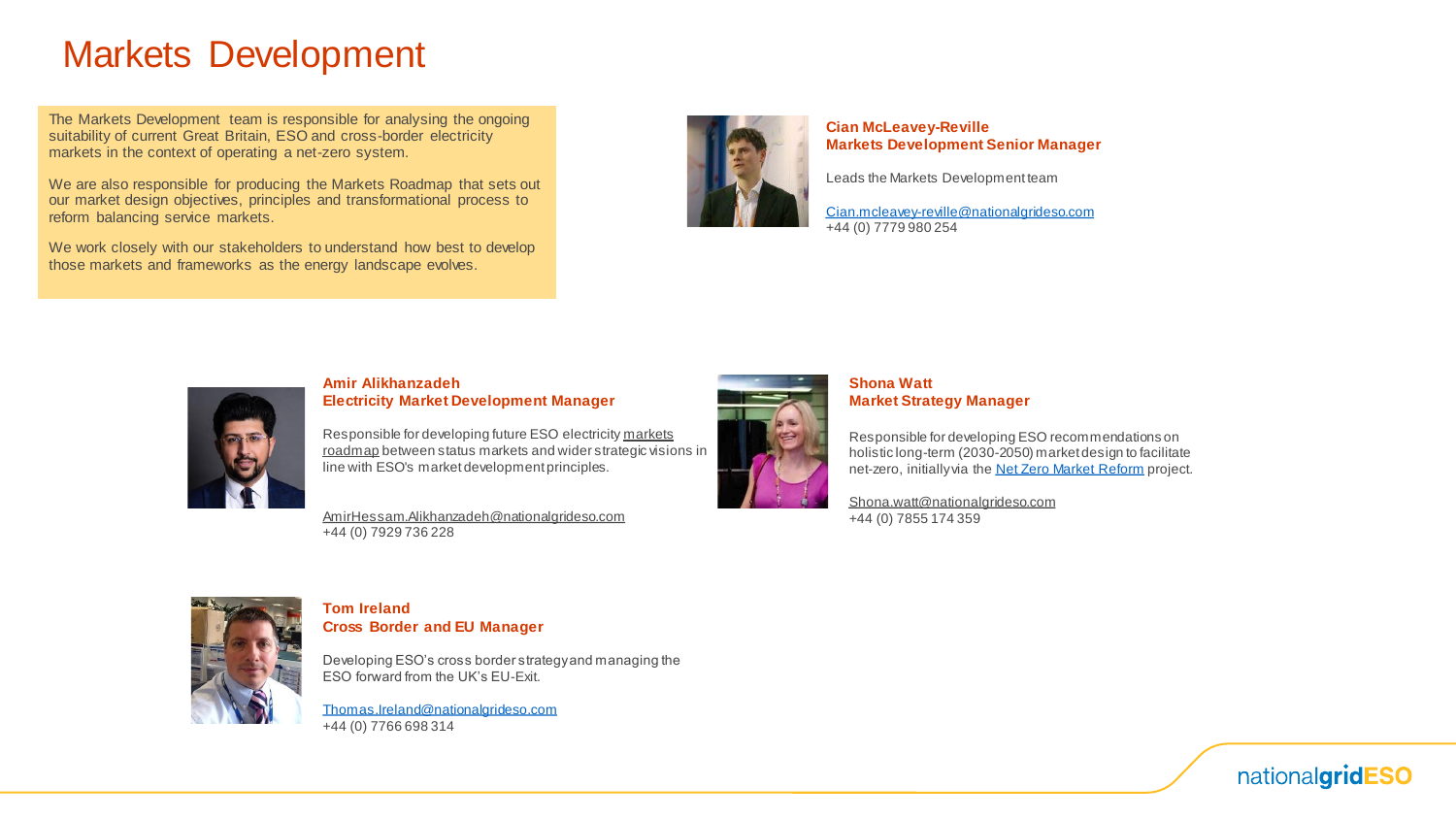## Market Change Delivery

The Market Change Delivery (MCD) team is responsible for developing and delivering the range of new products and services that will allow the Electricity System Operator (ESO) to operate a net zero power system with a wide range of diverse market participants.

This includes ancillary service reform where we are delivering new response and reserve products, pathfinder projects aimed at finding innovative new ways to operate the electricity system and new platforms to facilitate industries engagement with the ESO.

![](_page_4_Picture_3.jpeg)

**Kyle Martin Market Change Delivery Senior Manager**

Leads the Market Change Delivery team

[kyle.martin1@nationalgrideso.com](mailto:kyle.martin1@nationalgrideso.com) +44 (0) 7966 806 750

### **Yuting Dai Ancillary Services Implementation Manager**

Leading the ESOs work on potential solutions to reform the reactive power services to address the challenges we are facing for system voltage control. Yuting is also responsible for the implementation of the stability Phase one pathfinder project.

[yuting.dai@nationalgrideso.com](mailto:yuting.dai@nationalgrideso.com) +44 (0) 7971 537 826

![](_page_4_Picture_11.jpeg)

### **Joseph Donohoe Digital Engagement Platform Project Manager**

Leading the ESOs work to deliver the Digital Engagement Platform that will enable a single point of access for all ESO data and services.

[joseph.donohoe@nationalgrideso.com](mailto:joseph.donohoe@nationalgrideso.com) +44 (0) 7811 975 364

![](_page_4_Picture_15.jpeg)

#### **Mili Gupta Product Delivery Manager**

Product delivery manage for the ESOs work on the Single Markets Platform that will facilitate access to the ESO markets for a wide range of diverse market participants.

[mili.gupta@nationalgrideso.com](mailto:mili.gupta@nationalgrideso.com) +44 (0) 7827 282 001

![](_page_4_Picture_19.jpeg)

### **Richard Hanson Flexibility Service Development Manager**

Leading the ESOs Enduring Auction Capability project which will improve the procurement of ancillary services. Rich is also responsible for delivering the commercial element of voltage, stability and constraint management pathfinder projects.

[richard.hanson2@nationalgrideso.com](mailto:richard.hanson2@nationalgrideso.com) +44 (0) 7917 503 317

![](_page_4_Picture_23.jpeg)

### **David Preston Product Manager – Single Markets Platform**

Product manager for the ESOs work on the Single Markets Platform that will facilitate access to the ESO markets for a wide range of diverse market participants.

[david.a.preston@nationalgrideso.com](mailto:david.a.preston@nationalgrideso.com) +44 (0) 7768 712 356

![](_page_4_Picture_27.jpeg)

### **Faye Relton Ancillary Services Development Manager**

Leading the ESOs response reform work including the Dynamic Containment, Dynamic Moderation and Dynamic Regulation products.

[faye.relton@nationalgrideso.com](mailto:faye.relton@nationalgrideso.com) +44 (0) 7870 879 430

![](_page_4_Picture_31.jpeg)

Leading the ESOs reserve reform work including the quick and slow reserve products. Adam also looks after the Power Responsive programme and the Local Constraint Market.

[adam.sims@nationalgrideso.com](mailto:adam.sims@nationalgrideso.com) +44 (0) 7825 434 704

![](_page_4_Picture_34.jpeg)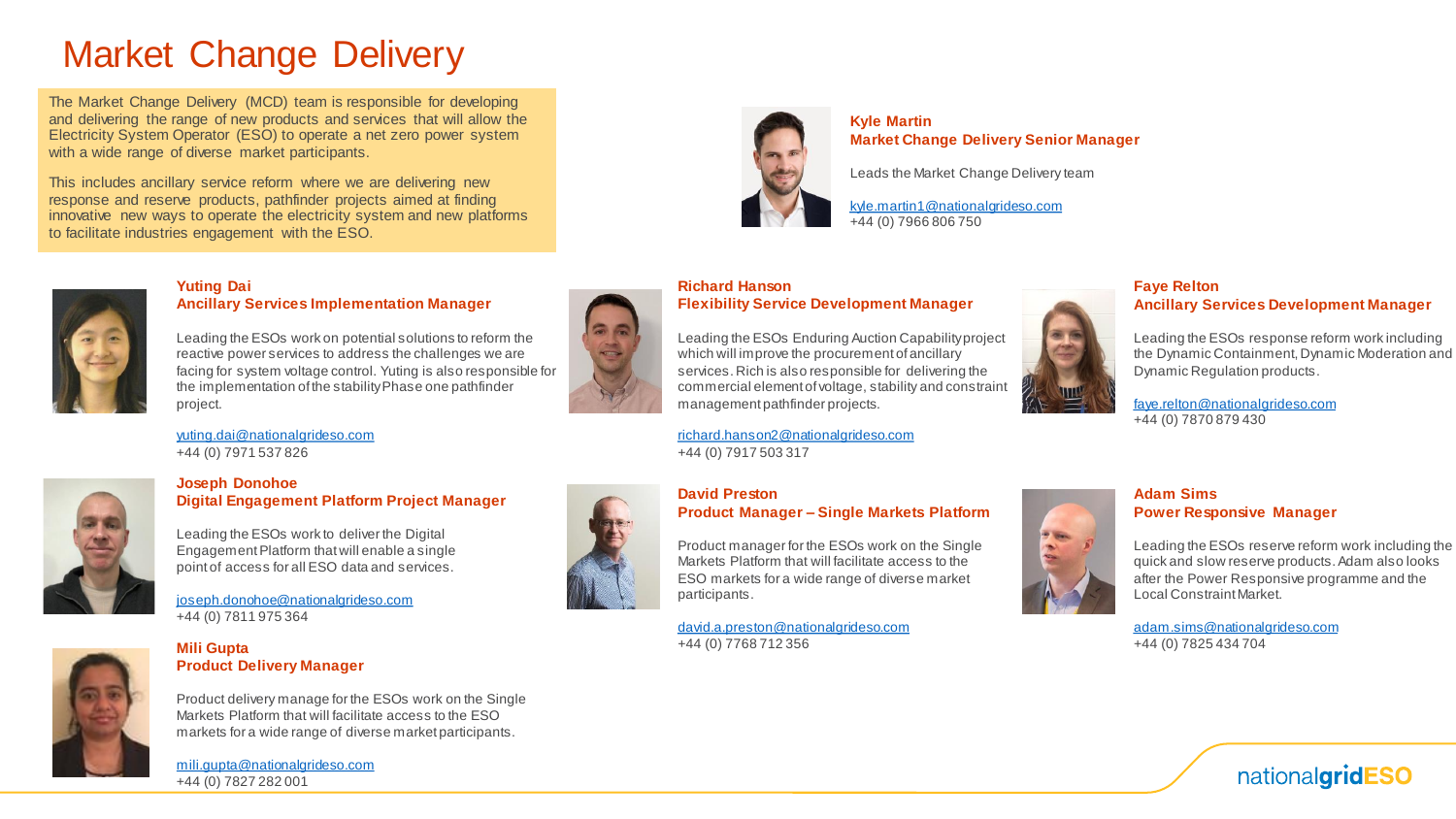### Code Change Delivery

The Code Change Delivery team work across the GB technical and commercial codes, charging arrangements, and cross-border frameworks to ensure that these evolve and transform to enable efficient markets and optimal consumer benefit on the journey to a zero carbon electricity system.

The team has a critical role to play supporting our market development, design and delivery activities.

We work closely with our customers and stakeholders through the open governance process for industry codes as well as various industry work groups and governance functions.

![](_page_5_Picture_4.jpeg)

**Jon Wisdom Code Change Delivery Senior Manager**

Leads the Code Change Delivery team

[Jon.Wisdom@nationalgrideso.com](mailto:Jon.Wisdom@nationalgrideso.com) +44 (0) 7929 375 010

![](_page_5_Picture_8.jpeg)

### **Jenny Doherty Commercial Codes Manager**

You can contact me about network charging arrangements, CUSC, Balancing and Settlement Code (BSC) and C16 statement changes.

[Jennifer.Doherty@nationalgrideso,com](mailto:Jennifer.Doherty@nationalgrideso,com) +44 (0) 7771 938 569

![](_page_5_Picture_12.jpeg)

### **Laetitia Wamala Technical Codes Manager**

You can contact me about the Digitalised Whole System Technical Code Project.

[Laetitia.Wamala@nationalgrideso,com](mailto:Laetitia.Wamala@nationalgrideso,com) +44 (0) 7971 496 220

![](_page_5_Picture_16.jpeg)

### **Rob Wilson Technical Codes Manager**

You can contact me about technical code matters including Grid Code, STC and the SQSS.

[Robert.Wilson2@nationalgrideso,com](mailto:Robert.Wilson2@nationalgrideso,com) +44 (0) 7799 656 402

![](_page_5_Picture_20.jpeg)

#### **Claire Huxley European Industry Frameworks Manager**

You can contact me about developing and implementing post Brexit regulation now retained GB law such as the Clean Energy Package and previous EU network codes.

[Claire.Huxley@nationalgrideso.com](mailto:Claire.Huxley@nationalgrideso.com) +44 (0) 7971 672 772

![](_page_5_Picture_24.jpeg)

### **Jamie Webb European Industry Frameworks Manager**

You can contact me about developing and implementing our future relationship with Europe via the Trade and Co-operation Agreement.

[Jamie.Webb@nationalgrideso.com](mailto:Jamie.Webb@nationalgrideso.com) +44 (0) 7768 537 317

![](_page_5_Picture_28.jpeg)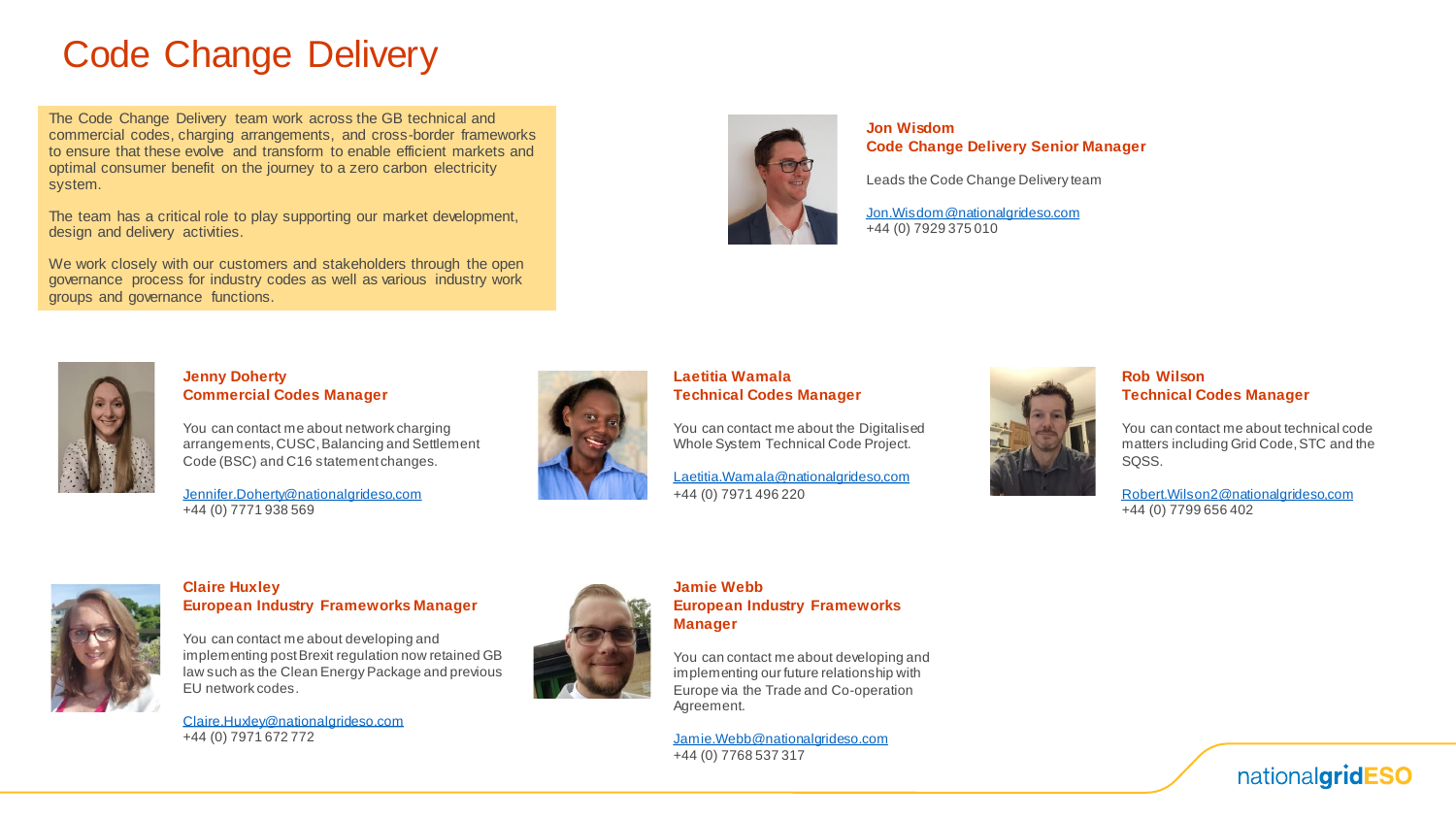### Market Requirements

The Market Requirements team lead across National Control, Markets and Networks in developing the ESO's operational strategy for within season and season ahead.

We ensure delivery of mitigations to manage any emerging system risks to make sure the ESO's control room has the tools in place to balance the national supply and demand of electricity second by second, as efficiently and cost effectively as possible.

We play a critical role in supporting our market development, design and delivery activities, working closely with the ESO's Networks and National Control teams in support of our ESO ambitions to enable zero carbon system operation and competition everywhere.

The Market Requirements team create models and conduct complex risk analysis with a core focus on generation supply, demands and margin, frequency risks and controls and assessment of electricity balancing services. This results in insights to inform and support high quality engagement with stakeholders at all levels across government, regulator and industry.

The best way to contact us is through the Market Services team who will ensure your query is directed to the expert best placed to provide a response.

![](_page_6_Picture_6.jpeg)

**Amy Weltevreden Market Requirements Senior Manager**

Leads the Market Requirements team

[amy.weltevreden@nationalgrideso.com](mailto:amy.weltevreden@nationalgrideso.com) +44 (0) 7973 606 061

![](_page_6_Picture_10.jpeg)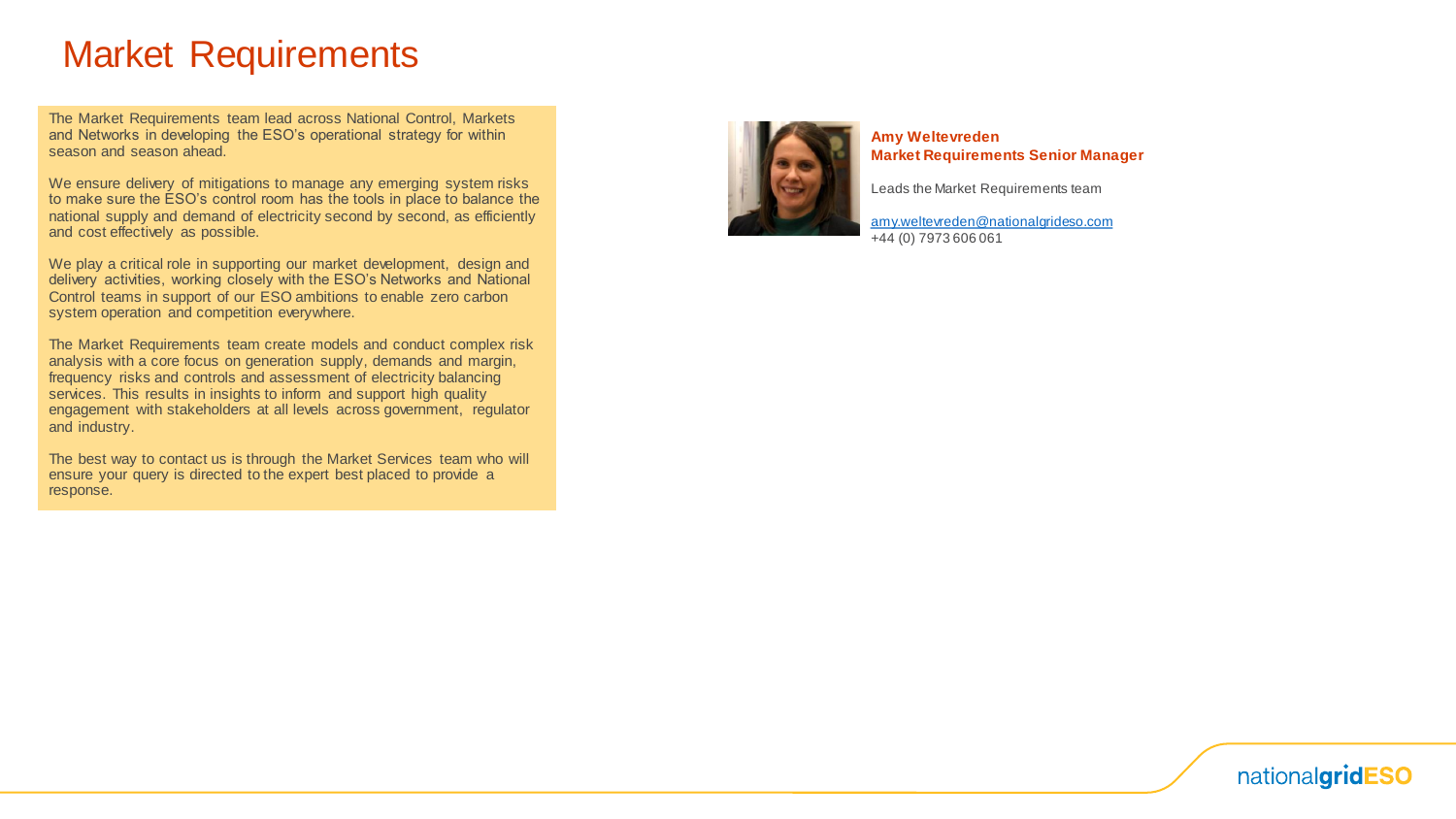### EMR Delivery Body

Electricity Market Reform (EMR) aims to deliver low carbon energy supplies whilst maintaining security of supply and minimising the cost to the consumer. EMR introduces two key mechanisms to provide incentives for the investment required in our energy infrastructure.

The Capacity Market (CM) is one of the key policies of the EMR programme. The CM aims to ensure the future security of our electricity supply at the lowest cost to consumers by providing a regular retainer payment to reliable forms of capacity, in return for such capacity being available when the system is tight.

Contracts for Difference (CfD) is one of the key mechanisms implemented by the UK Government as part of EMR to provide long-term price stabilisation to low carbon plant, allowing investment to come forward at a lower cost of capital and therefore at a lower cost to consumers. has a critical role to play supporting our market development, design and delivery activities.

We work closely with external customers and stakeholders through the open governance process for industry codes as well as various industry work groups and governance functions.

The best way to contact the team is via the team email addresses, which are monitored regularly. Alternatively, we have also provided contact details for some members of the team.

Capacity Market Agreement Management : [emr@nationalgrideso.com](mailto:emr@nationalgrideso.com)

Capacity Market Prequalification & Disputes: [box.emr.prequal@nationalgrideso.com](mailto:box.emr.prequal@nationalgrideso.com)

Contracts for Difference: [box.emr.cfd@nationalgrideso.com](mailto:box.emr.cfd@nationalgrideso.com)

![](_page_7_Picture_9.jpeg)

**Contracts for Difference Manager**

[Laura.m.brock@nationalgrideso.com](mailto:Laura.m.brock@nationalgrideso.com)

### **Andy Ford EMR Delivery Body Senior Manager**

Leads the EMR Delivery Body team

[Andrew.j.ford@nationalgrideso.com](mailto:Andrew.j.ford@nationalgrideso.com) +44 (0) 7794 366 223

![](_page_7_Picture_13.jpeg)

### **Stefan Preuss EMR Strategy and Policy Manager**

You can contact me about CM and CFD rules and regulations

[Stefan.preuss@nationalgrideso.com](mailto:Stefan.preuss@nationalgrideso.com) +44 (0) 7920 261 040

**Capacity Market Auctions Manager** You can contact me about all elements of the

**Bec Thornton**

CM auctions

+44 (0) 7887 822 443

![](_page_7_Picture_17.jpeg)

### **Gurbeer Mann EMR IT Delivery Manager**

**Laura Brock**

allocation rounds

+44 (0) 7827 981 631

You can contact me about development of the current and future EMR IT portal.

[Gurbeer.mann@nationalgrideso.com](mailto:Gurbeer.mann@nationalgrideso.com) +44 (0) 7771 912 316

![](_page_7_Picture_21.jpeg)

### **Stacey McLanaghan Capacity Market Prequalification & Disputes Manager**

You can contact me about all elements of the CM prequalification process.

[Stacey.mclanaghan2@nationalgrideso.com](mailto:Stacey.mclanaghan2@nationalgrideso.com) +44 (0) 7766 778 642

![](_page_7_Picture_25.jpeg)

### **Caroline Wright Capacity Market Agreement Management Manager**

[Bec.thornton@nationalgrideso.com](mailto:Bec.thornton@nationalgrideso.com)

You can contact me about CM agreements and milestones

[Caroline.wright@nationalgrideso.com](mailto:Caroline.wright@nationalgrideso.com) +44 (0) 7970 498 249

![](_page_7_Picture_29.jpeg)

You can contact me about delivery of the CFD